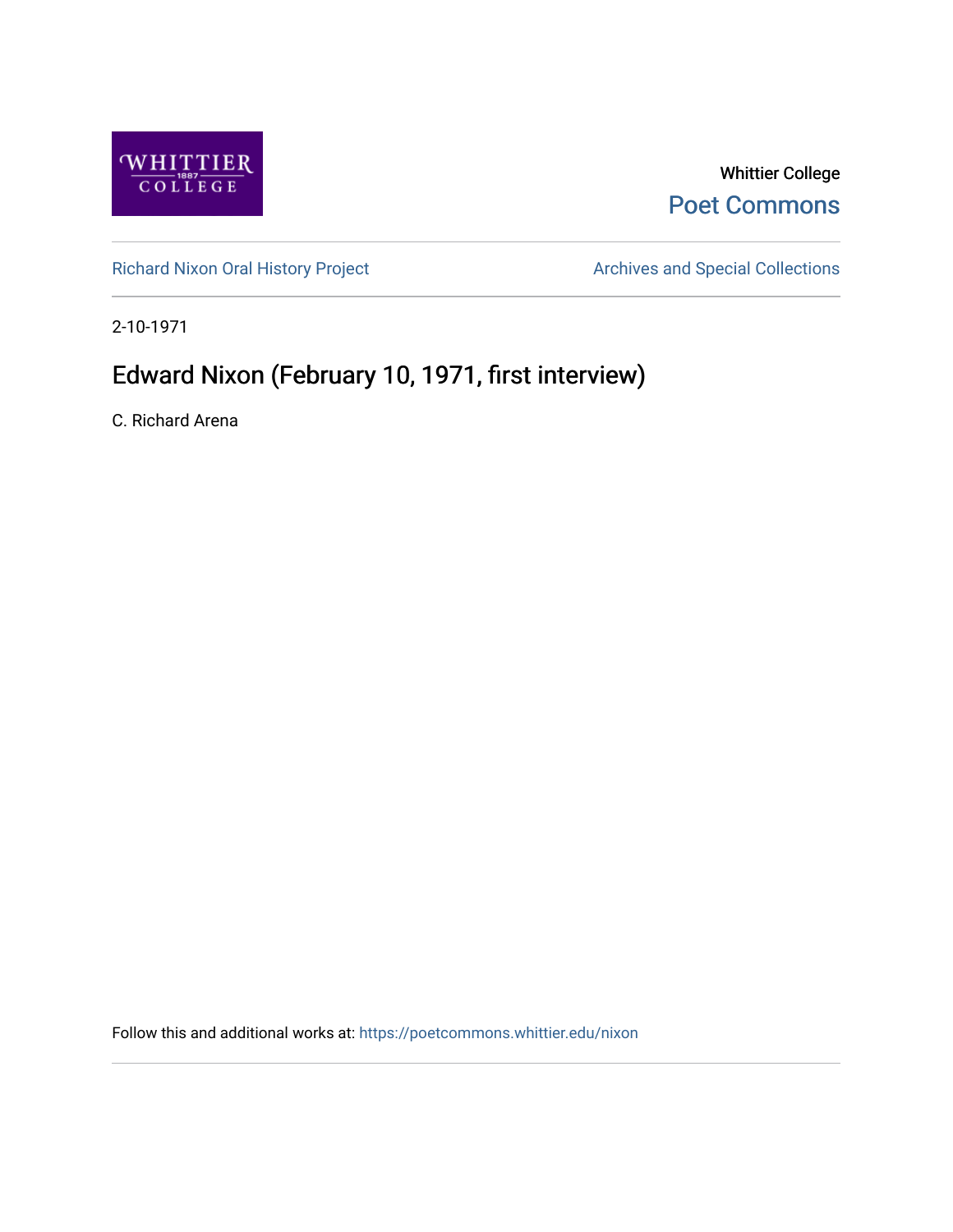Oral History Interview

with

MR. EDWARD C. NIXON

February 10, 1971 En route to Yorba Linda, California

By Dr. C. Richard Arena

For the Richard Nixon Oral History Project

NIXON: We are on Beach Boulevard, a half block from Whittier Boulevard and you see here, what is called now, Scandia Gardens Smorgasbord; the old structure there, that house, was my parents' home back during the fifties, around the time of the Korean War and all through perhaps 1957. We will have to check on the dates specifically later on. My father died in the upstairs room on the right side there in September 1956. And my brother was Vice President, of course, all the time that they lived in this house, and they visited the folks here several times during that period. At the time it was the only house within sight. This was all orange groves, lemon groves--completely surrounded.

ARENA: Obviously your father was retired at that time.

NIXON: Yes, he was retired. In fact, he was pretty well an invalid, because of a broken arm that had not healed<br>properly back on the Pennsylvania farm. And his properly back on the Pennsylvania farm. health had been failing all along, very slowly.

ARENA: How about his eyesight? Could he continue to read? Could he hear well?

NIXON: Oh, yes, he listened to his radio programs and watched television. I don't think he read too much though, because his eyes were probably a little dimmer than they should have been. But he was alert up to the last minute.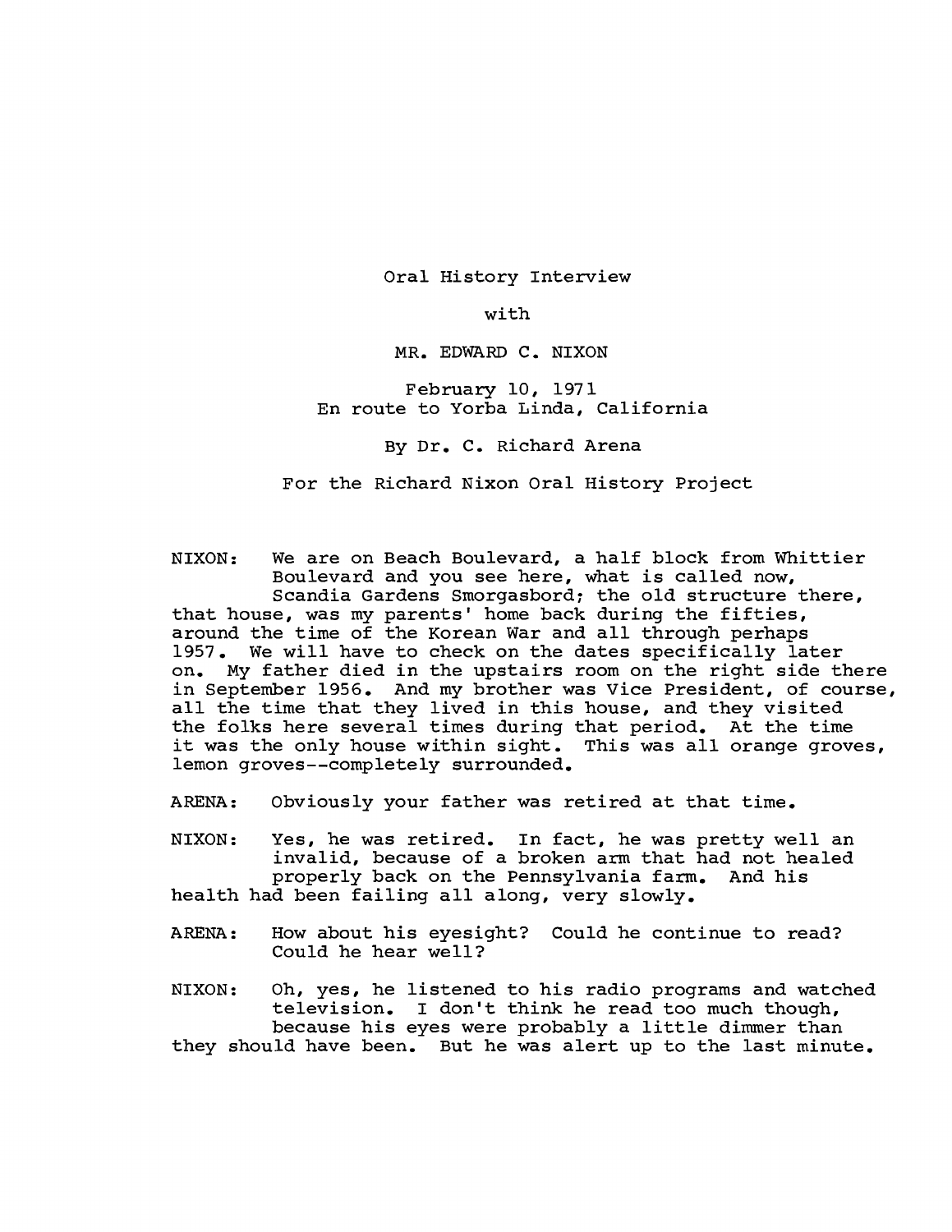- ARENA: What was his age, again, when he died?
- NIXON: Born in 1878 and died in 1956, so he was 77, going on 78.
- ARENA: And your mother continued to live here after he died, for a while?

NIXON: For a short time, yes. And then she moved down Whittier Boulevard to a house which still exists down there, right across the street from East Whittier Friends Church. She lived there up until the time that she herself became incapacitated and had to move into a rest home, Whittmar Nursing Complex [now known as Beverly Manor Convalescent Hospital East]. So, there's the picture of the La Habra resi-<br>dence. This is the only house in La Habra that they ever live This is the only house in La Habra that they ever lived in.

ARENA: And it's the same city where your brother practiced law for a while.

NIXON: That is correct. But he came to California following Duke University. He joined the firm of Wingert and Bewley in Whittier and they established a branch office in La Habra which was part-time, open certain hours during the week.

ARENA: Did he specialize in any legal cases or was he a general. . .

NIXON: No, I think he had just general practice. Just took cases as they arose. I am sure that every profession has preferences. I don't know what his were. Now, this is Whittier Boulevard. This is new to me. They may have changed the name. I think this used to be Central [Avenue].

- ARENA: You do recall when you were living together--you and President Nixon and brother Don [Francis Donald Nixon] --at what was the Nixon market?
- NIXON: And the gasoline station.
- ARENA: What was the precise address of the home?

NIXON: It was 2706 East Whittier Boulevard. Of course, at that time the blocks were numbered from the city of Whittier, the post office being the central location.

Today there is county-wide numbering, so it is 15806 East Whittier Boulevard. That location at the corner of Santa Gertrudes Avenue and Whittier Boulevard is where I came into the world, although I was born in Murphy Memorial Hospital in Whittier.

 $\ddot{\phantom{0}}$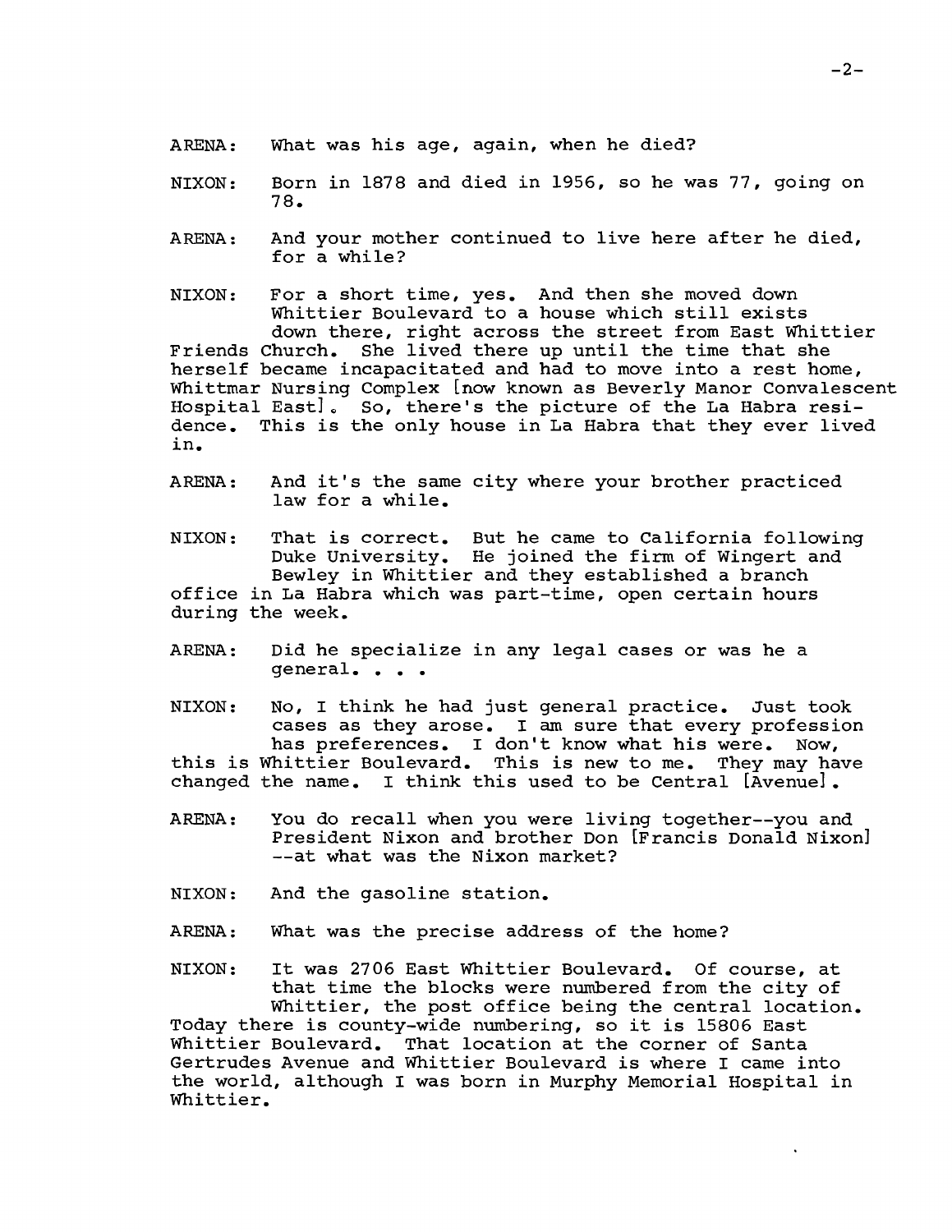ARENA: Which is now a part of the Whittier College campus, if I'm not mistaken.

NIXON: That may be. I don't know. It has changed quite a bit up here. The old hospital is closed, but the grounds and building probably are the college--it's close, nearby. Anyway, at that time, 1930, three of my brothers were living and there were five of us altogether who were born to my parents. The three were: the oldest Harold [Samuel Nixon], then my brothers Richard and Don. Arthur [Burdg Nixon] had died in 1925.

- ARENA: How old was Arthur at the time?
- NIXON: Arthur was seven when he died.
- ARENA: Excuse me. Evidently President Nixon was very fond of him. I understand there is a beautiful letter he composed regarding him later on.

NIXON: Well, there was a sensitivity among us anyway. It was there. The thing my brother Dick was able to do was to describe it. He wrote even as a student. Let's see, he would have been only twelve years old at the time of his death. Prior to that he had written something about Arthur and after he died he wrote another very nice piece.

- ARENA: His Grandmother Almira [Burdg Milhous] was very interested in writing and wrote poems.
- NIXON: Yes.
- ARENA: She must have had an influence along those lines on all of you and also on Dick.
- NIXON: Oh, yes, there was a literary heritage that came from her, I suspect, and to my brother. The rest of us were not so inclined to write.
- ARENA: And among the other members of her family, her children, I understand it is Mrs. [Rose] Olive Marshburn who continued that tradition more than the others. Would that be correct? Or was it also Aunt Edith Timberlake who continued doing this?
- NIXON: Do you mean composition?
- ARENA: Poetry, creative composition.

NIXON: Well, I'm not sure how that might be. I think Aunt Olive would be the best representative of that, although the sisters never were nearly as creative as my grandmother, my mother's contemporaries.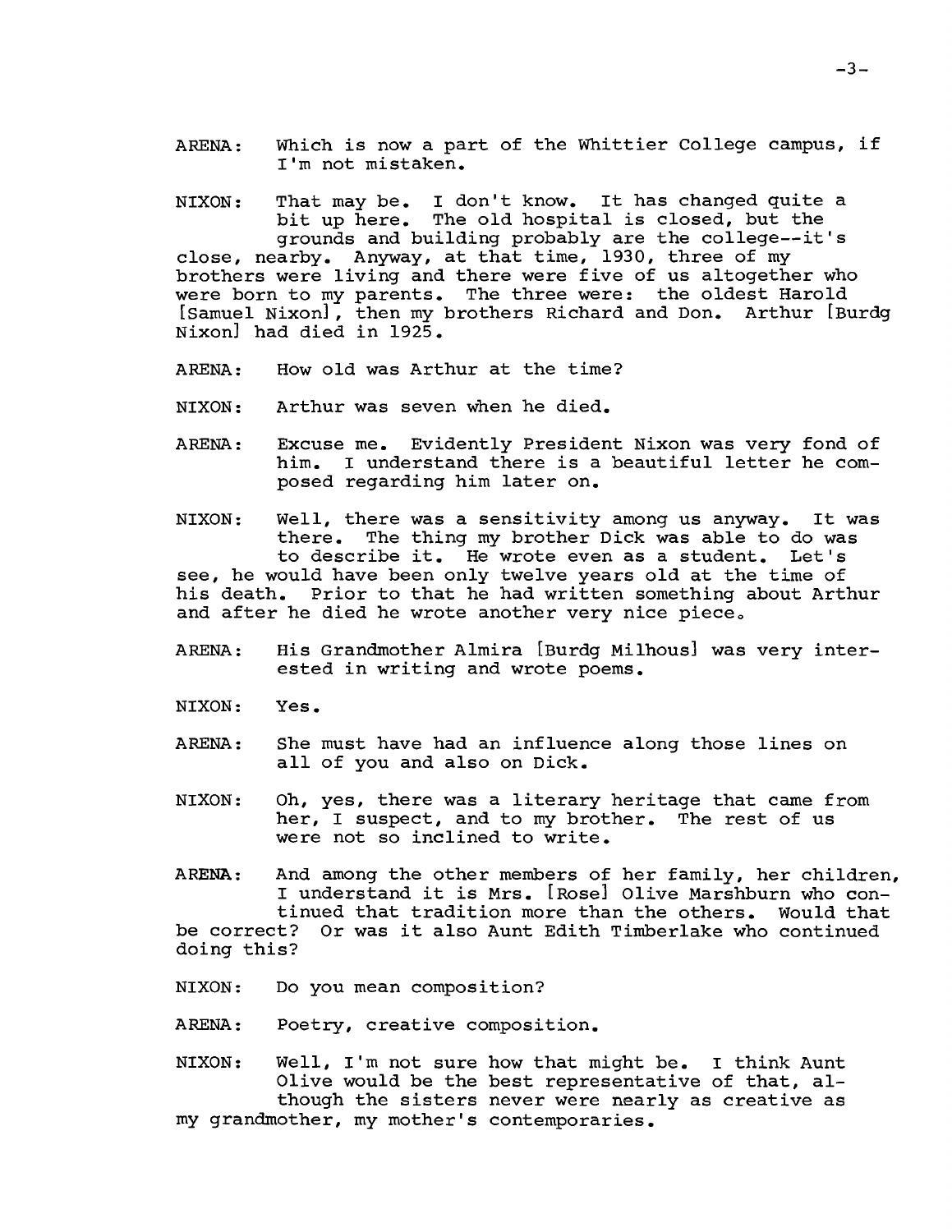- ARENA: Are those writings now in the hand of a particular relative or just scattered about?
- NIXON: Oh, no. Olive Marshburn has them collected and she has, in fact, some of my grandmother's writings which were published in a small booklet some years ago.
- ARENA: You don't recall the title by any chance?

NIXON: No, I don't, but it would be readily available from<br>the Marshburn family or from any of the.... I the Marshburn family or from any of the... have a copy and my brother has a copy. All of us have that publication, so I'm sure we can dig one up for you.

- ARENA: And there is also, of course, your cousin Jessamyn west, who carries on that tradition.
- NIXON: That's true.
- ARENA: The way she earns a living.

NIXON: Jessamyn West is really the foremost literary artist in the family, bar none. Even going back in time you don't find anyone as remarkably capable as she. Her relationship is as a cousin--my mother [Hannah Milhous Nixon] and her mother [Grace Anna Milhous West] were first cousins.

ARENA: Did she grow up in Whittier also--possibly attend the same schools that you and your brothers had?

NIXON: Yes. I am not sure what elementary and high school education, or what schools she attended, but she did live right near the East Whittier Friends Church, which was where my father had her in Sunday school, and her father had my brother in his Sunday school class. So there was quite a mixing of ideas. In fact, there is quite a little interesting story about that. I can't remember how it goes.

ARENA: Some aspects of that, I believe, emphasize that your father tended to bring in contemporary events or he would, as you say, make religion very relevant to conditions going on at the time. I believe she does refer to that aspect of his teaching. And that made his classes very interesting. As a matter of fact, not only your father, but I understand your mother also did teach.

NIXON: Oh, yes, they all had--everyone had duties to carry out.

ARENA: If I'm not mistaken, your father was not a birthright Quaker. And from your understanding, what is the difference between birthright Quaker and what would be the name for his particular. . . .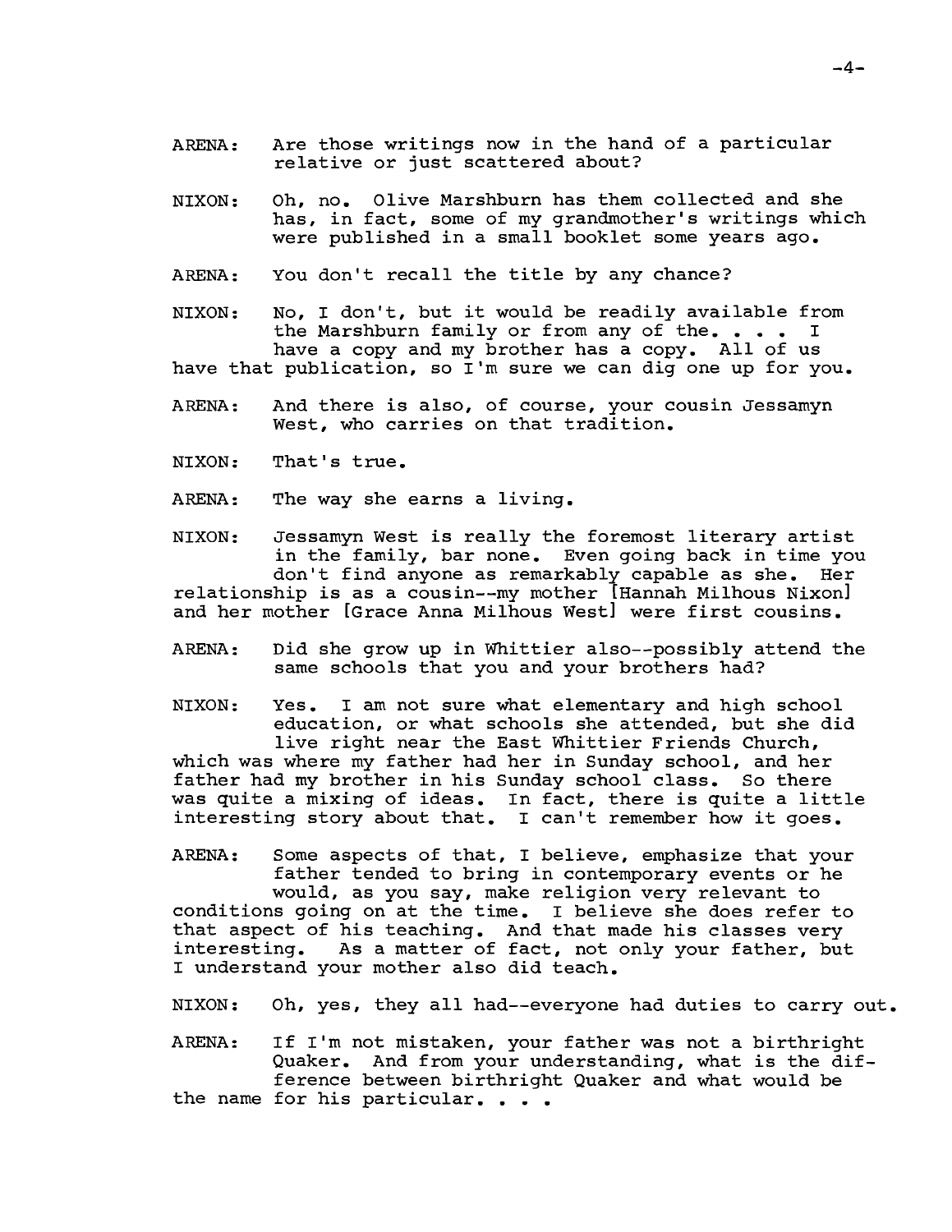- NIXON: Well, he was a Methodist.
- ARENA: Originally, right. So what would that make him--what actually.  $\bullet$   $\bullet$   $\bullet$  If you had a birthright as a Quaker, what would be the definition of someone who has not a birthright?
- NIXON: Well, there is a category called a confession of faith which would have applied to him, I suppose. I don't know that much about his own record. I suppose my aunts and uncles would have to tell you that.
- ARENA: Yes. I will follow up on that. I do believe that possibly there was a biography that did say he became a Quaker after he married, or close around that time. I don't believe he was a Quaker before, but we should check up on that.
- NIXON: I'm not sure he ever was one.
- ARENA: I see. But these Sunday school classes were held in a Quaker church?
- NIXON: Oh, yes, in the meeting house.
- ARENA: I see. Jessamyn West refers to a character, her heroine as a matter of fact in her book, Except for Thee and Me, is a Quaker minister, which I understand is not too

common, and I presume that that could be modeled on Greatgrandmother Milhous, the mother of Grandmother Almira [Milhous], who I understand was a minister.

- NIXON: Yes, Elizabeth [Price Griffith] Milhous would have been the name.
- ARENA: Did she come to California also, by any chance, or was it just Grandmother Almira?
- NIXON: I don't know. I think not. They lived in Butlerville, Indiana. There were quite a number of Quakers in that area--still are.
- ARENA: Do you recall as you grew up there was a conscious interest on the part of your father or mother or relatives in genealogy?

NIXON: No, not to the extent of researching it. There was an interest to the extent of knowing and having the knowledge of the genealogy, but only by what was told. In other words, it was rather a word-of-mouth knowledge of the background. The only thing I ever heard of, for example, were stories that my mother told, which were obviously things that she had been told.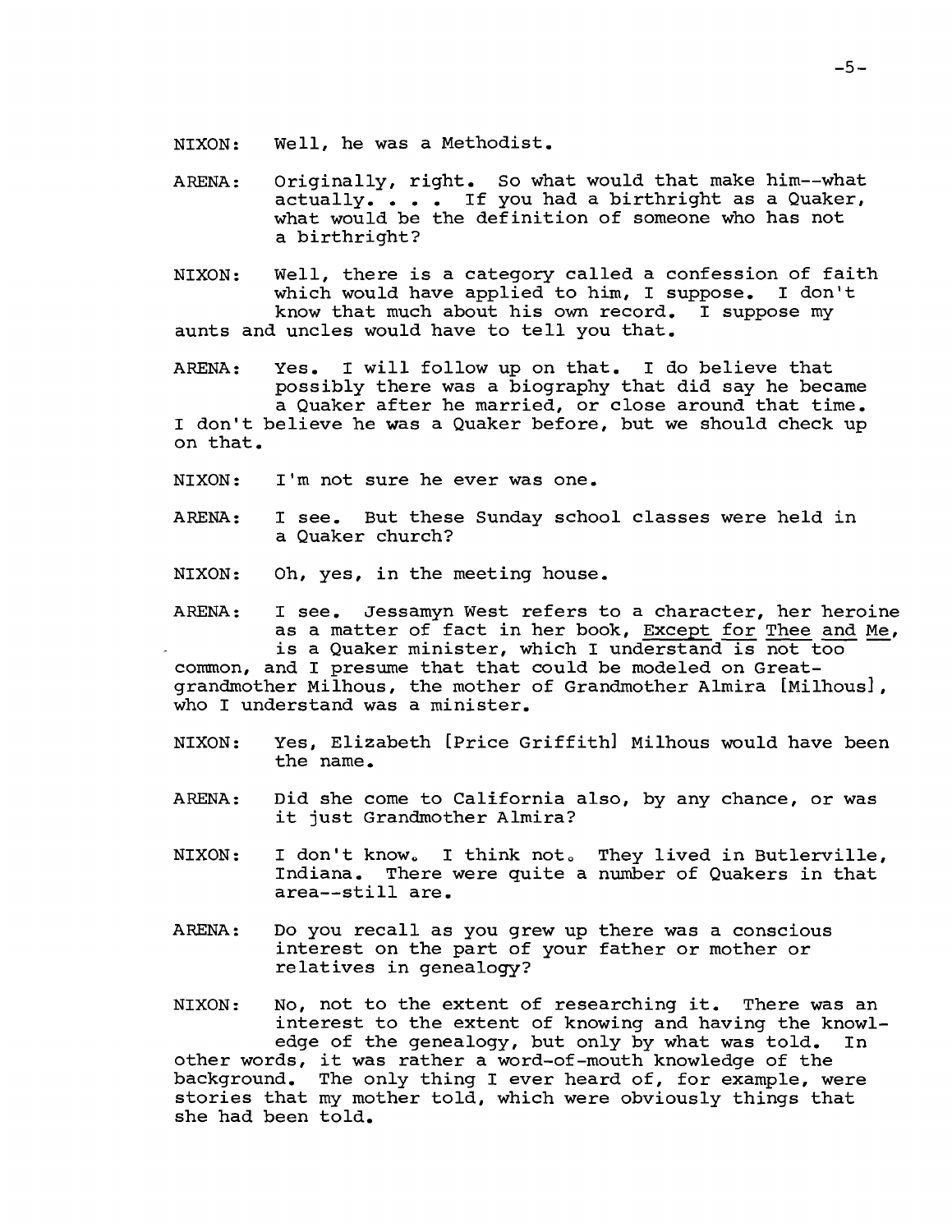ARENA: Do you recall your mother or again any other relatives-uncles or aunts--referring to John Nixon, who has been described as the Sheriff of Philadelphia, who read the Declaration of Independence on the 8th of July in Independence Square? Do you recall having that information?

- NIXON: No.
- ARENA: Since President Nixon majored in history, it seems that that would have been of particular interest to him. You don't know, for example, that he knew that?
- NIXON: I never heard it discussed. Not that particular point.

ARENA: Well, actually, as I recall, there were very few Nixons living in California at the time you were growing up. This might explain why there was so little reference to the Nixons who participated in the revolution or participated in the reading of the Declaration of Independence, and the Nixon [George Nixon III] who died at Gettysburg [pennsylvania]. Is that correct?

NIXON: I think that's true. The Nixons moved to California at<br>a time--mostly at my dad's invitation. Not until my a time--mostly at my dad's invitation. Uncle Walter [Wadsworth Nixon], my father's oldest brother, arrived in California and they began to recollect old times and relatives and so on, did I really hear anything about the Nixons.

ARENA: To what extent do you know of the existence of Nixons now in California? Walter came alone--was not married at the time?

NIXON: No, he was married and had children. Let's see--and my father's sister, Irene [Chloe Nixon Engle] was also, but she died before I was born. But her children came to California. My father's younger sister, Carrie [May Nixon Wildermuth Skinner] lived in Fullerton and she was another influence on recollecting family. So let's see, we have Walter, Carrie and my dad, and the children of my Aunt Irene, who all came to California after my dad came.

ARENA: Do you recall your Milhous relatives referring to such things as the underground railroad, which Jessamyn West refers to again in her novel, Except for Thee and Me, and other activities of the Quakers during the Civil War period, including, of course, one of your brother's great idols, President Abraham Lincoln himself. It is my understanding your Grandmother Almira admired him, too, most deeply.

NIXON: I think that Jessamyn West dug that out pretty well on her own. There was never any reference to an underground railroad, per se. There were references to colored people, as they were called then, but we never made